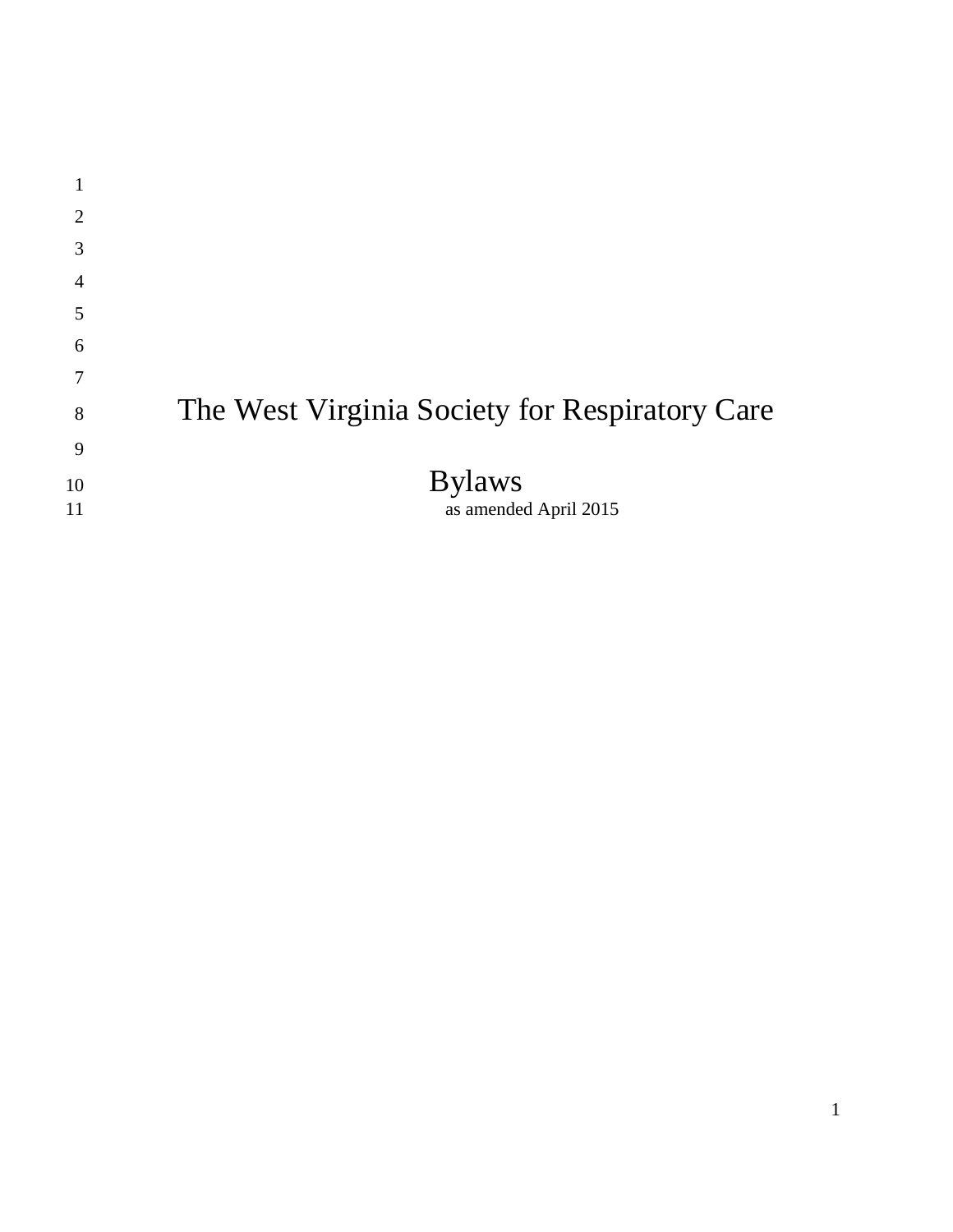## ARTICLE I

### Name

- This organization shall be known as the West Virginia Society for Respiratory Care, Inc.
- (hereinafter referred to as the Society) a General Not-For-Profit Corporation in the state of West
- Virginia, a chartered affiliate of the American Association for Respiratory Care (herein after
- referred to as the Association or AARC).
- 
- 

## ARTICLE II

## Boundaries

- The area included within the boundaries of this Society shall be the boundaries of the State of
- West Virginia.

# 

## ARTICLE III

## Objectives

### Section 1: Purpose

- a. To encourage and develop educational programs for those persons interested in the field of respiratory care;
- b. To advance the science, technology, ethics, and art of respiratory care through regional institutes, meetings, lectures, and the preparation and distribution of other materials;
- c. Facilitate cooperation and understanding among respiratory care personnel and the medical profession, allied health professions, hospitals, service companies, industry, governmental organizations, and other agencies interested in respiratory care.
- d. Provide education of the general public in pulmonary health promotion and disease prevention.
- 
- Section 2: Intent
- a. No part of the monies of the society shall inure to the benefit of any private member or individual, nor shall the society perform particular services for individual members of thereof.
- b. The board of directors shall provide for the distribution of the funds, income, and property of
- the society to charitable, educational, scientific, or religious corporations, organizations,
- community chests, foundations, or other kindred institutions maintained and created for one or
- more of the foregoing purposes, if at the time of distribution the payee or distributees are
- exempt from income taxation, and if gifts or transfers to the payee or distributees are then exempt from taxation under the provisions of Sections 501, 2055, and 2522 of the Internal
- Revenue Code or changes which amend or supersede said sections.
- c. In the event of the dissolution of this Society, whether voluntary or involuntary, all of its
- remaining assets shall be distributed in such a manner as the Board of Directors of this
- Society shall by majority vote determine to be best calculated to carry out the objectives and
- purposes for which the Society is formed. The distribution of the funds, income, and property
- of this Society upon dissolution may be made available to any charitable, educational,
- scientific, or religious corporations, organizations, community chests, foundations, or other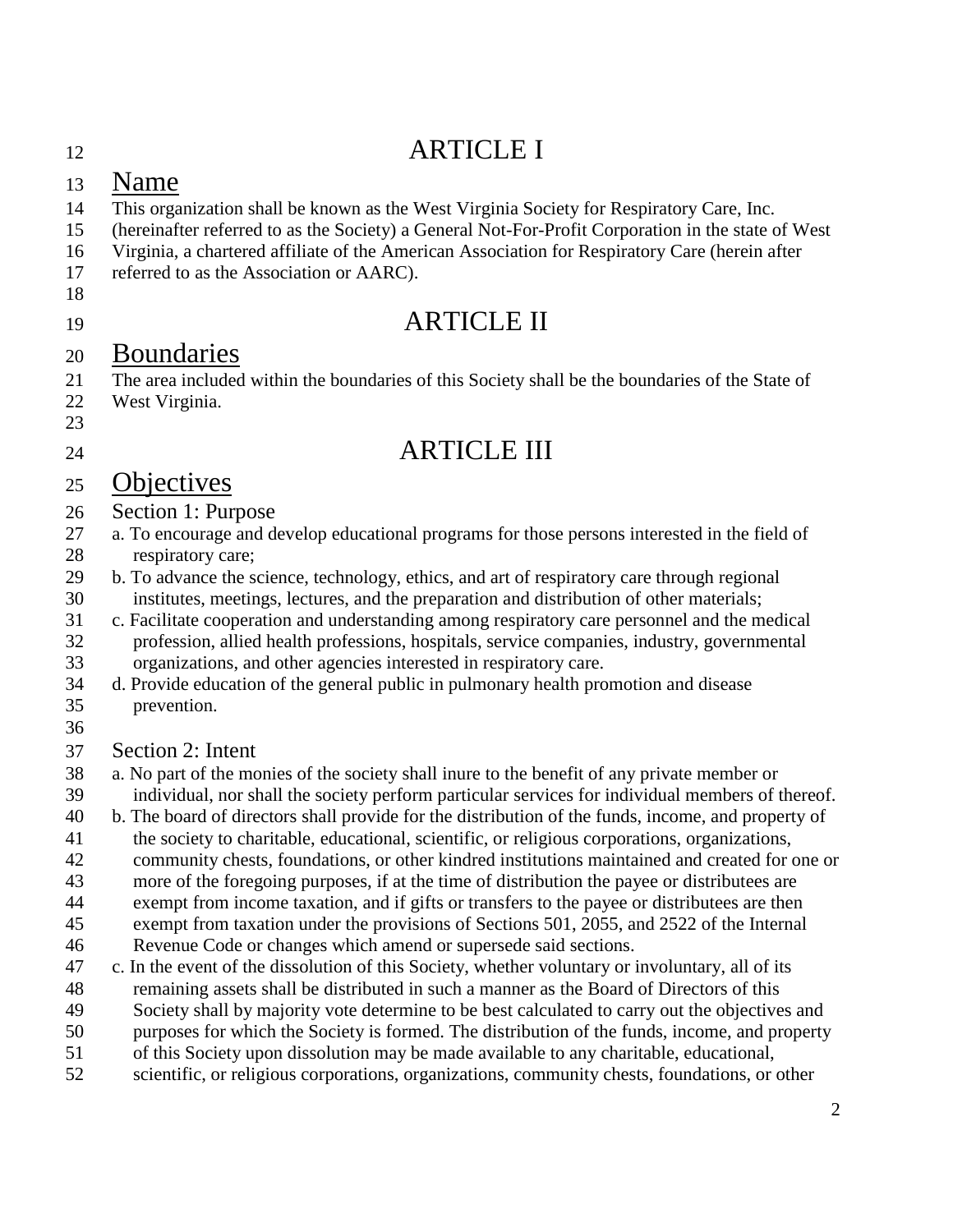| 53<br>54<br>55<br>56<br>57<br>58<br>59<br>60 | kindred institutions maintained and created for one or more of the foregoing purposes, if at the<br>time of distribution the payee or distributees are exempt from income taxation, and if gifts or<br>transfers to the payee or distributees are then exempt from taxation under the provisions of<br>Sections 501, 2055, and 2522 of the Internal Revenue Code or changes which amend or<br>supersede said sections.<br>d. The Society shall not commit any act, which shall constitute the unauthorized practice of<br>medicine under the laws of the State of West Virginia, or any other state. |
|----------------------------------------------|------------------------------------------------------------------------------------------------------------------------------------------------------------------------------------------------------------------------------------------------------------------------------------------------------------------------------------------------------------------------------------------------------------------------------------------------------------------------------------------------------------------------------------------------------------------------------------------------------|
| 61                                           | <b>ARTICLE IV</b>                                                                                                                                                                                                                                                                                                                                                                                                                                                                                                                                                                                    |
| 62                                           |                                                                                                                                                                                                                                                                                                                                                                                                                                                                                                                                                                                                      |
| 63                                           | <u>Membership</u>                                                                                                                                                                                                                                                                                                                                                                                                                                                                                                                                                                                    |
| 64                                           | Section 1: Classes                                                                                                                                                                                                                                                                                                                                                                                                                                                                                                                                                                                   |
| 65<br>66                                     | The membership of the Society shall include three (3) classes: Active Member, Associate<br>Member, and Special Member.                                                                                                                                                                                                                                                                                                                                                                                                                                                                               |
| 67                                           |                                                                                                                                                                                                                                                                                                                                                                                                                                                                                                                                                                                                      |
| 68                                           | <b>Section 2: Classifications</b>                                                                                                                                                                                                                                                                                                                                                                                                                                                                                                                                                                    |
| 69                                           | a. Active Member                                                                                                                                                                                                                                                                                                                                                                                                                                                                                                                                                                                     |
| 70                                           | An individual is eligible to be an Active Member of the WVSRC if the member lives and or                                                                                                                                                                                                                                                                                                                                                                                                                                                                                                             |
| 71                                           | works within the defined boundaries of the state of WV and, is an active member of the                                                                                                                                                                                                                                                                                                                                                                                                                                                                                                               |
| 72<br>73                                     | American Association of Respiratory Care. An Active Member in good standing shall have the<br>rights and privileges of membership including the right to hold office, participate in committee                                                                                                                                                                                                                                                                                                                                                                                                       |
| 74                                           | work, and vote.                                                                                                                                                                                                                                                                                                                                                                                                                                                                                                                                                                                      |
| 75                                           |                                                                                                                                                                                                                                                                                                                                                                                                                                                                                                                                                                                                      |
| 76                                           |                                                                                                                                                                                                                                                                                                                                                                                                                                                                                                                                                                                                      |
| 77                                           | <b>b.</b> Associate Member                                                                                                                                                                                                                                                                                                                                                                                                                                                                                                                                                                           |
| 78                                           | An individual may be an Associate Member if he or she is an Associate Member in good                                                                                                                                                                                                                                                                                                                                                                                                                                                                                                                 |
| 79<br>80                                     | standing of the AARC. Associate members shall meet the requirements set forth in AARC<br>Bylaws, Article III, Section 3 and shall be Associate Members in good standing of the                                                                                                                                                                                                                                                                                                                                                                                                                       |
| 81                                           | AARC. Associate Members in good standing shall be entitled to all rights and privileges of                                                                                                                                                                                                                                                                                                                                                                                                                                                                                                           |
| 82                                           | membership in the Society except they shall not be entitled to hold office or vote. There shall                                                                                                                                                                                                                                                                                                                                                                                                                                                                                                      |
| 83                                           | be three (3) subclasses of Associate Membership:                                                                                                                                                                                                                                                                                                                                                                                                                                                                                                                                                     |
| 84                                           |                                                                                                                                                                                                                                                                                                                                                                                                                                                                                                                                                                                                      |
| 85<br>86                                     | 1. Student Member. An individual is eligible to be a Student Member if they meet all of the<br>requirements for student membership in the AARC and is enrolled in a formal training                                                                                                                                                                                                                                                                                                                                                                                                                  |
| 87                                           | program in respiratory care within the boundaries of the state of West Virginia.                                                                                                                                                                                                                                                                                                                                                                                                                                                                                                                     |
| 88                                           |                                                                                                                                                                                                                                                                                                                                                                                                                                                                                                                                                                                                      |
| 89                                           | 2. Physician Member. An individual is eligible to be a Physician Member if he/she meets all of                                                                                                                                                                                                                                                                                                                                                                                                                                                                                                       |
| 90                                           | the requirements for Associate Membership and are licensed as a doctor of medicine or                                                                                                                                                                                                                                                                                                                                                                                                                                                                                                                |
| 91                                           | osteopathy in the state of West Virginia.                                                                                                                                                                                                                                                                                                                                                                                                                                                                                                                                                            |
| 92<br>93                                     | 3. Industrial Member. An individual is eligible to be an Industrial Member if they meet all of                                                                                                                                                                                                                                                                                                                                                                                                                                                                                                       |
| 94                                           | the requirements for AARC Associate Membership.                                                                                                                                                                                                                                                                                                                                                                                                                                                                                                                                                      |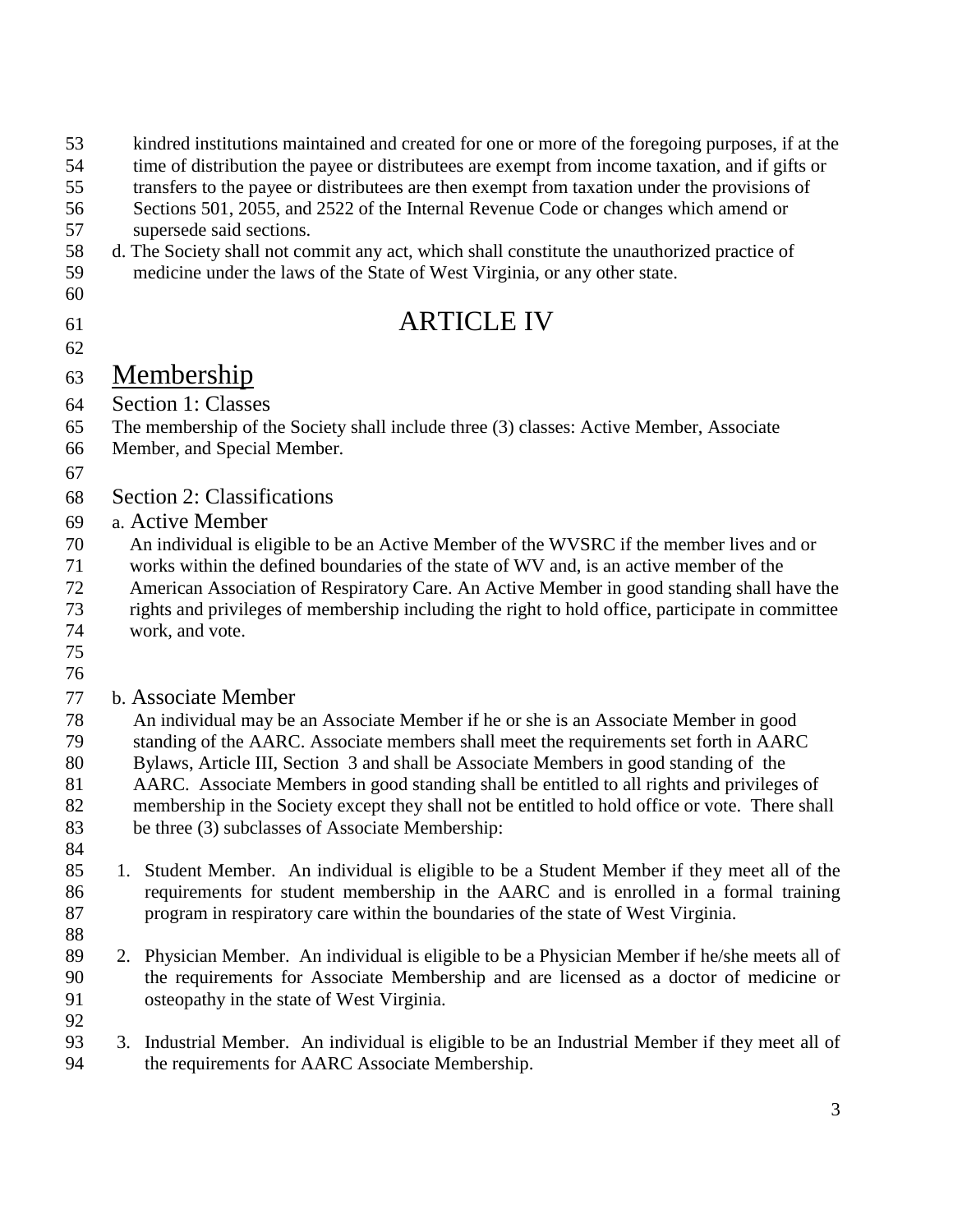- c. Special Member
- 1. Life Member
- Life Members have been conferred Life Membership status by the AARC and have all rights
- and privileges granted by the AARC. Hereinafter all references to Life Members shall refer to both Active and Life Members.
- 
- 2. Honorary Member
- Honorary Membership have been conferred Honorary Membership status by the AARC and have all the rights and privileges of Associate Membership of the WVSRC.
- Section 5: Prerequisites for Membership
- Applicants for membership shall meet all the qualifications of the class of membership for which
- they apply. As a condition of membership, all Members shall be bound by the Articles of
- Incorporation, Bylaws, standing rules, code of ethics, and other rules, regulations, policies and
- procedures adopted from time to time by the Association and the Society.
- 
- **ARTICLE V**

## Officers and Directors

- Section 1: Officers
- The officers of the Society shall be: President, President-Elect, Immediate Past President, Vice
- President, Treasurer, and Secretary. Officers serve as voting members of the Society Board of
- Directors.
- 
- Section 2: Directors at Large
- There shall be two (2) Directors at Large. One (1) Director at Large shall be elected each year
- and such others as necessary in order to fill existing vacancies. Directors serve as voting
- members of the Society Board of Directors.
- 
- Section 3: Delegates
- There shall be two (2) Delegates representing the WVSRC on the AARC House of Delegates.
- Delegates serve as voting members of the Society Board of Directors.
- 
- Section 4: Chapter Representation
- The President of each chapter shall serve as a voting member of the Society Board of Directors.
- 
- Section 5: Term of Office
- a. Terms shall begin on the date of the April Board of Directors meeting. The President,
- President-Elect Immediate Past President, Vice President, Treasurer, Secretary and Directors
- at Large shall serve two (2) year terms. No officer shall serve more than two (2) consecutive
- terms in the same office.
- b. Each Delegate will serve four (4) year terms. One Delegate will be elected every other year.
- Delegates must have previous experience as a Society officer. No Delegate shall serve more 136 than two (2) consecutive terms.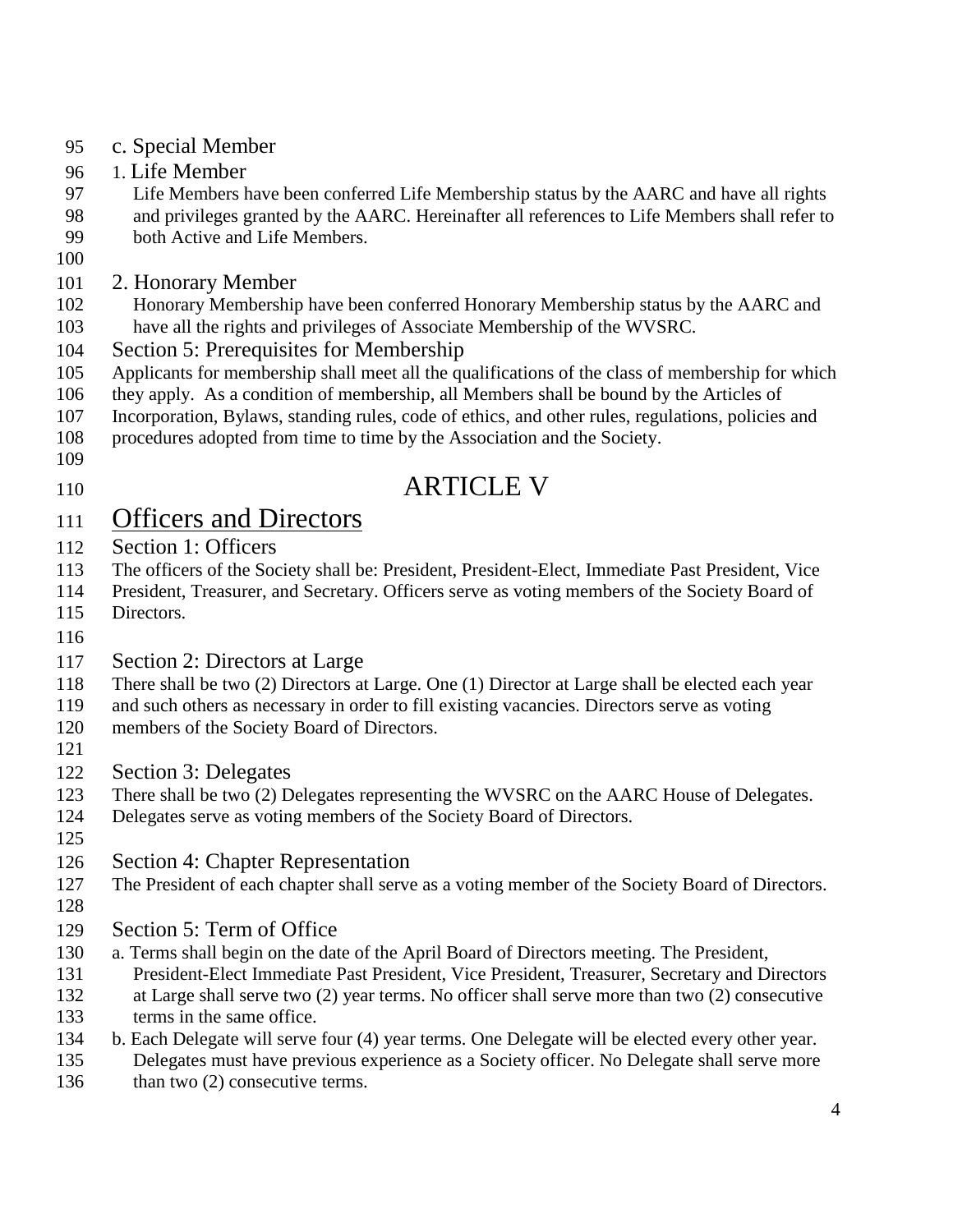### Section 6: Vacancies of Office

- a. In the event of a vacancy in the office of President, the President-Elect shall become acting
- President to serve the unexpired term and shall serve a successive term as President. The 141 term in office will be considered served if greater than one year of service is needed. Vacancy
- of less than one year will not count to have been served in the elected role.
- b. In the event of a vacancy in the office of President-Elect, the Vice President shall assume the
- duties, but not the office, of President-Elect until a special election can be held to fill the office.
- c. In the event of a vacancy in any other office, the Board of Directors shall appoint a qualified member to the balance of the unexpired term.
- 

Section 7: Duties of Officers

### a. President

The President shall be the chief executive officer of the society. The President shall

preside at the annual business meeting and all meetings of the Board of Directors; prepare an

- agenda for the annual business meeting and submit it to the membership not fewer than thirty
- (30) days prior to such a meeting in accordance with Article VIII of these bylaws; prepare an
- agenda for each meeting of the Board of Directors and submit it to the members of the board not fewer than fifteen (15) days prior to such meeting; appoint Standing and Special
- Committees subject to the approval of the Board of Directors; be an ex-officio member of all
- committees except the Nominations/Elections and Nominations Committee; and present to the
- Board of Directors and membership an annual report of the society's activities. At the expense
- of the Society, the president shall be bonded for an amount determined by the Board of
- Directors. In the event of a vacancy in the office of Delegate, the President shall assume those
- duties until a replacement can be made through appointment or annual election. In addition,
- should there be an inability for a delegate(s) to be able to attend the bi-annual HOD meeting;
- the President will assume responsibility of state representation with all duties of an elected delegate.
- 

### b. President Elect

 The President-Elect shall become acting President and shall assume the duties of the President in the event of the President's absence, resignation, or disability; and shall perform such other duties as shall be assigned by the President of the Board of Directors. To be nominated to the office of President Elect, the individual shall have served as an officer on the Board of

- Directors.
- 
- c. Vice President

175 The Vice President shall assume the duties, but not the office of the President-Elect in the 176 event of the President-Elect's absence, resignation, or disability; and will also continue to 177 carry out the duties of the Vice President.

- 
-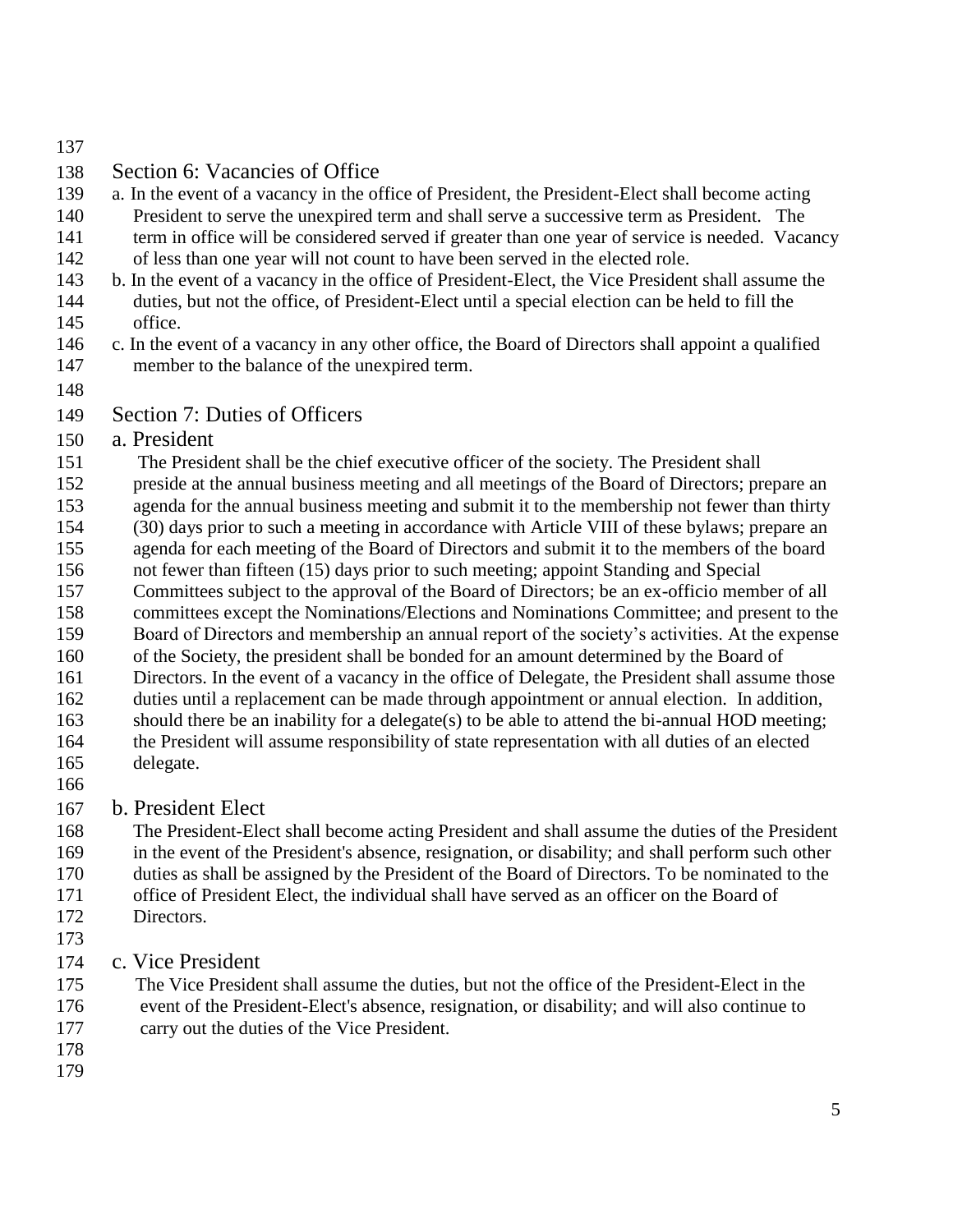| 180                                                                |                                                                                                                                                                                                                                                                                                                                                                                                                                                                                                                                                                                                                                                                                                                                                                                                                              |
|--------------------------------------------------------------------|------------------------------------------------------------------------------------------------------------------------------------------------------------------------------------------------------------------------------------------------------------------------------------------------------------------------------------------------------------------------------------------------------------------------------------------------------------------------------------------------------------------------------------------------------------------------------------------------------------------------------------------------------------------------------------------------------------------------------------------------------------------------------------------------------------------------------|
| 181<br>182<br>183<br>184<br>185<br>186<br>187<br>188<br>189<br>190 | d. Treasurer<br>The treasurer shall have charge of all funds and securities of the Society; endorse checks,<br>notes, or other orders for the payment of bills; disburse funds as authorized by the Board of<br>Directors and/or in accordance with the adopted budget; deposit funds as the Board of<br>Directors may designate. The individual shall see that full, accurate accounts are kept and<br>audited, that written quarterly reports are submitted to the Board of Directors within twenty<br>(20) days of the end of the quarter, and shall submit a complete, written yearly report at the<br>Annual Meeting. He/she will also be responsible for annual filing of taxes for the society. At<br>the expense of the Society, the treasure shall be bonded for an amount determined by the<br>Board of Directors. |
| 191<br>192<br>193<br>194<br>195<br>196<br>197<br>198<br>199        | e. Secretary<br>Secretary shall have charge of keeping the minutes of the Board of Directors, regular business<br>meetings, and the annual business meeting; submitting a copy of the minutes of every meeting<br>of the governing body and other business to the Society of the Executive Office of the AARC<br>within fifteen (15) days following the meeting; executing the general correspondence; and in<br>general, performing all duties as from time to time shall be assigned by the President or Board<br>of Directors.                                                                                                                                                                                                                                                                                            |
| 200<br>201<br>202<br>203<br>204                                    | f. Immediate Past President<br>The Immediate Past-President shall advise and consult with the President, serve as a member<br>of the Bylaws Committee, and perform such other duties as shall be assigned by the President<br>or the Board of Directors.                                                                                                                                                                                                                                                                                                                                                                                                                                                                                                                                                                     |
| 205<br>206                                                         | <b>ARTICLE VI</b>                                                                                                                                                                                                                                                                                                                                                                                                                                                                                                                                                                                                                                                                                                                                                                                                            |
| 207<br>208<br>209<br>210<br>211<br>212<br>213                      | Elections<br><b>Section 1: Election Committee</b><br>The Board of Directors shall appoint an Election Committee Chair each year at the annual<br>business meeting to present a slate of nominees for the following year. The Committee Chair<br>shall report the election results to the Board of Directors at least thirty (30) days prior the annual<br>business meeting.                                                                                                                                                                                                                                                                                                                                                                                                                                                  |
| 214<br>215<br>216<br>217<br>218                                    | <b>Section 2: Nominations</b><br>a. The Election Committee shall present at least two (2) nominees for all Offices, Board of<br>Directors positions, and vacancies.<br>If, despite every reasonable effort, the Elections Committee is unable to assemble a slate<br>1.                                                                                                                                                                                                                                                                                                                                                                                                                                                                                                                                                      |
|                                                                    |                                                                                                                                                                                                                                                                                                                                                                                                                                                                                                                                                                                                                                                                                                                                                                                                                              |

 with at least two (2) candidates for each office, the Board of Directors may authorize 220 publication of a ballot with only one (1) candidate for some or all of the positions to be filled. filled.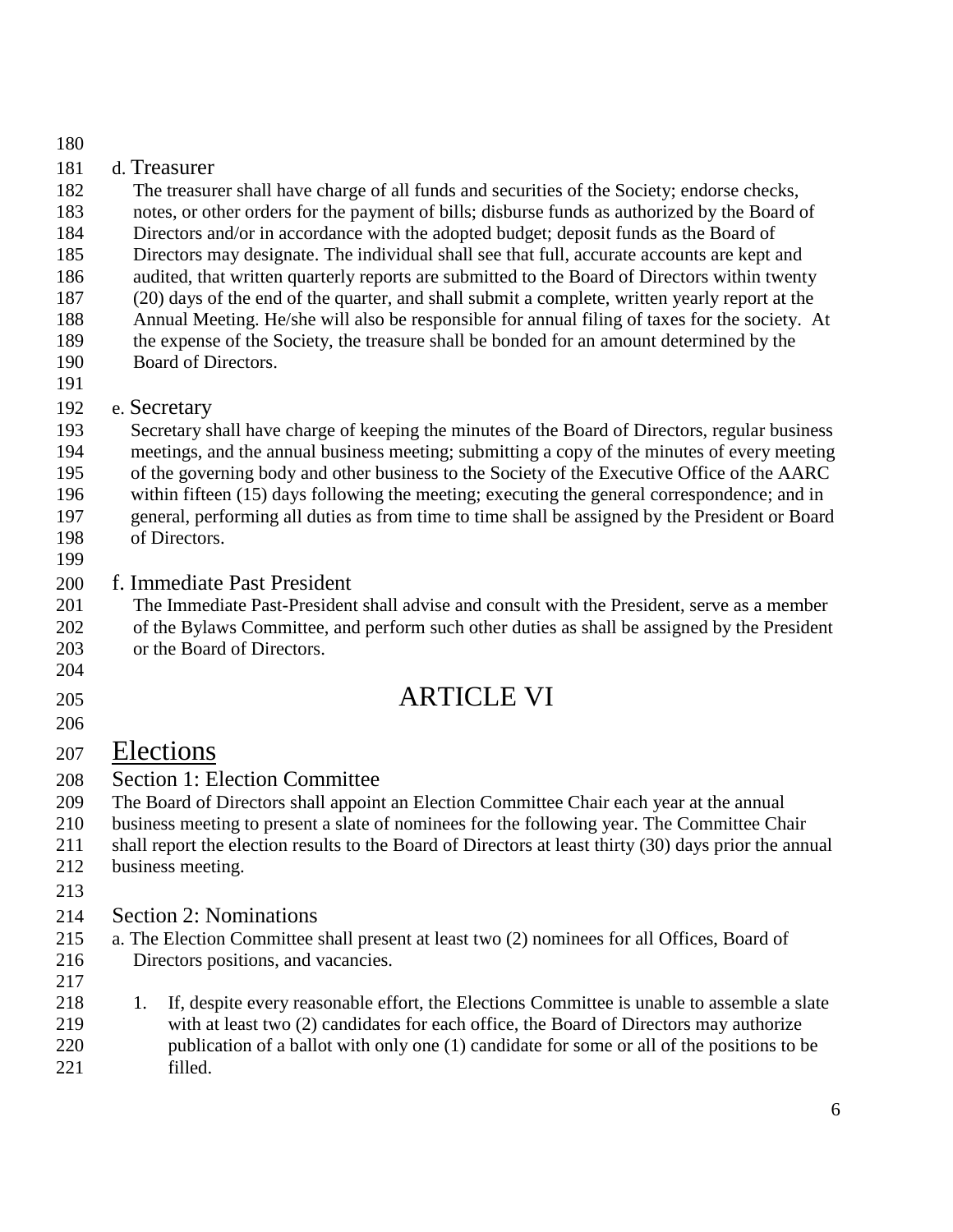- 
- 223 2. If, despite every reasonable effort, the Nominations Committee is unable to solicit any nominees for any position (s), the Board of Directors shall appoint a qualified member to serve the next term.
- 
- b. Only Active Members in good standing shall be eligible for nomination.
- c. Only Members of the Society shall be eligible to nominate candidates for election to the Board of Directors.
- d. The Election Committee shall request a pertinent biographical sketch of each nominee's professional activities and services to the organization, all of which shall be a part of the ballot.
- 
- Section 3: Ballot
- a. The nomination process shall be accomplished by mail or a secure electronic method, in 236 October.
- b. The election slate and biographical sketches shall be distributed to every Active Member in good standing during the month of November. Voting for eligible candidates will take place during the month of December. Voting shall be accomplished by mail or electronic means.
- c. If the Society's Board of Directors specifies that the vote shall be by mail, the list of nominees 241 shall be so designated as to be a secret mail ballot with provisions for write in votes for each 242 office. The deadline date shall be clearly indicated on the ballot.
- d. The election results will tabulated in the month of January each year.
- 
- Section 4: Elections Committee
- 246 The Chair of the election committee, will-shall check the eligibility of each ballot and tally the
- votes. Election shall be by plurality of votes cast. Tie votes shall be resolved by lot, such as name
- drawn from a hat or flipping a coin. The results of the election shall be announced once
- eligibility is confirmed. New officers will assume their respective offices at the annual business
- meeting. No member of the Elections Committee may be a candidate for an elected office.
- 
- ARTICLE VII
- 

## Board of Directors

- Section 1: Composition and Powers
- a. The Executive Committee of the Society shall consist of the President, President-Elect, Vice President, Secretary, Treasurer, the Immediate Past President, and the two Delegates.
- b. The President shall be the Chairperson and presiding officer of the Board of Directors and the Executive Committee. The President shall invite, in writing, such individuals to the meeting of the Board as deemed necessary, with the privilege of voice but not vote.
- 261 c. The Board of Directors shall have the power to declare an office vacant by a two thirds (2/3)
- vote, upon refusal or neglect of any member of the Board to perform the duties of that office,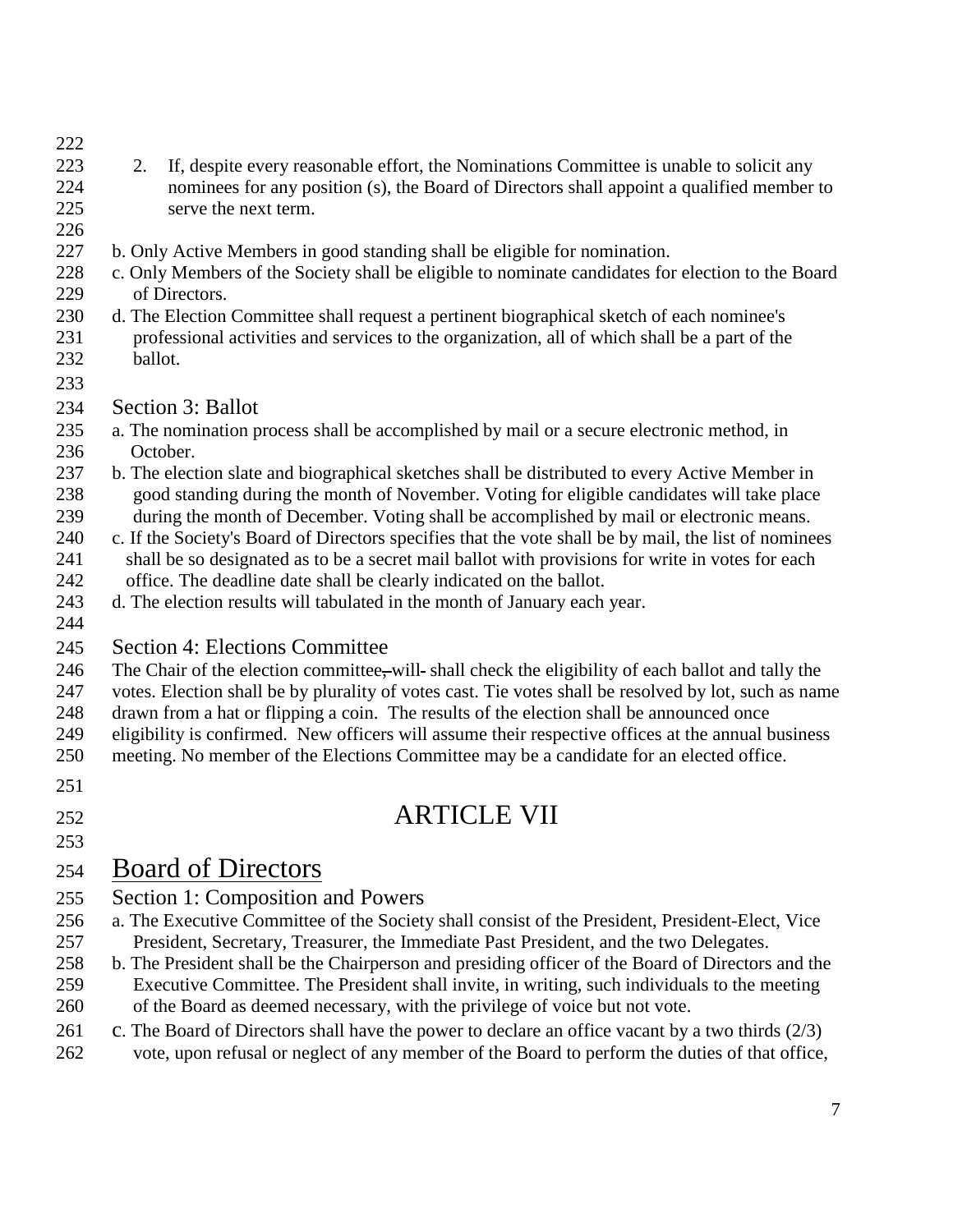- or for any conduct deemed prejudicial to the Society. Written notice shall be given to the
- member that the office has been declared vacant.
- 

Section 2: Duties

- The Board of Directors shall:
- a. Supervise all business and activities of the Society within the limitations of these bylaws.
- b. Adopt and rescind standing rules of the Society.
- c. Determine enumeration, stipends, and other related matters after consideration of the budget.
- 
- 

### Section 3: Resignation

- a. Whenever a member of the Board of Directors is recorded as absent without excuse by the President for three (3) regular meetings of the Board of Directors, the Executive Committee will be charged with investigating the cause. If the Executive Committee finds no apparent reason for the absenteeism, they shall recommend resignation as follows:
- 278 1. The Executive Committee, with majority vote of quorum, will send a letter to the member involved requesting resignation by a specific time.
- 280 2. When the resignation is received and accepted by the Board of Directors, the vacancy will be handled as outlined in Article V, Section 6.
- 3. If the member does not resign, the Board of Directors shall declare the office vacant and proceed to replace the officer as outlined in Article VII, Section 3.
- 4. Any WVSRC member who believes that a Board member is negligent of their duties may bring grievance to the entire Board of Directors for review and possible action as outlined in Article XIV.
- 

### Section 4: Meetings

- a. The Board of Directors shall make every effort to hold four (4) regular and separate meetings during the calendar year. The Annual Business Meeting will be held in April. These meetings will be conducted face-to-face and shall be open to the membership-at-large. Circumstances may require postponing meetings but no more than one meeting may be completely cancelled.
- b. Special meetings of the Board of Directors shall be called by the President at such times as the business of the Society shall require, or upon written request of two (2) members of the Board of Directors filed with the President and Secretary of the Society. Such meetings of the Board of Directors may be in person, by telephone, or video conferencing or other electronic means as determined by the Board of Directors.
- c. A majority from the Board of Directors shall constitute a quorum at any meeting of the Board. Chapter presidents will not used for consideration of quorum.
- 
- 
- 
- Section 5: Vote
- Whenever, in the judgment of the Board of Directors, it is necessary to present any business to
- the membership prior to the next regular or annual business meeting, the Board of Directors may,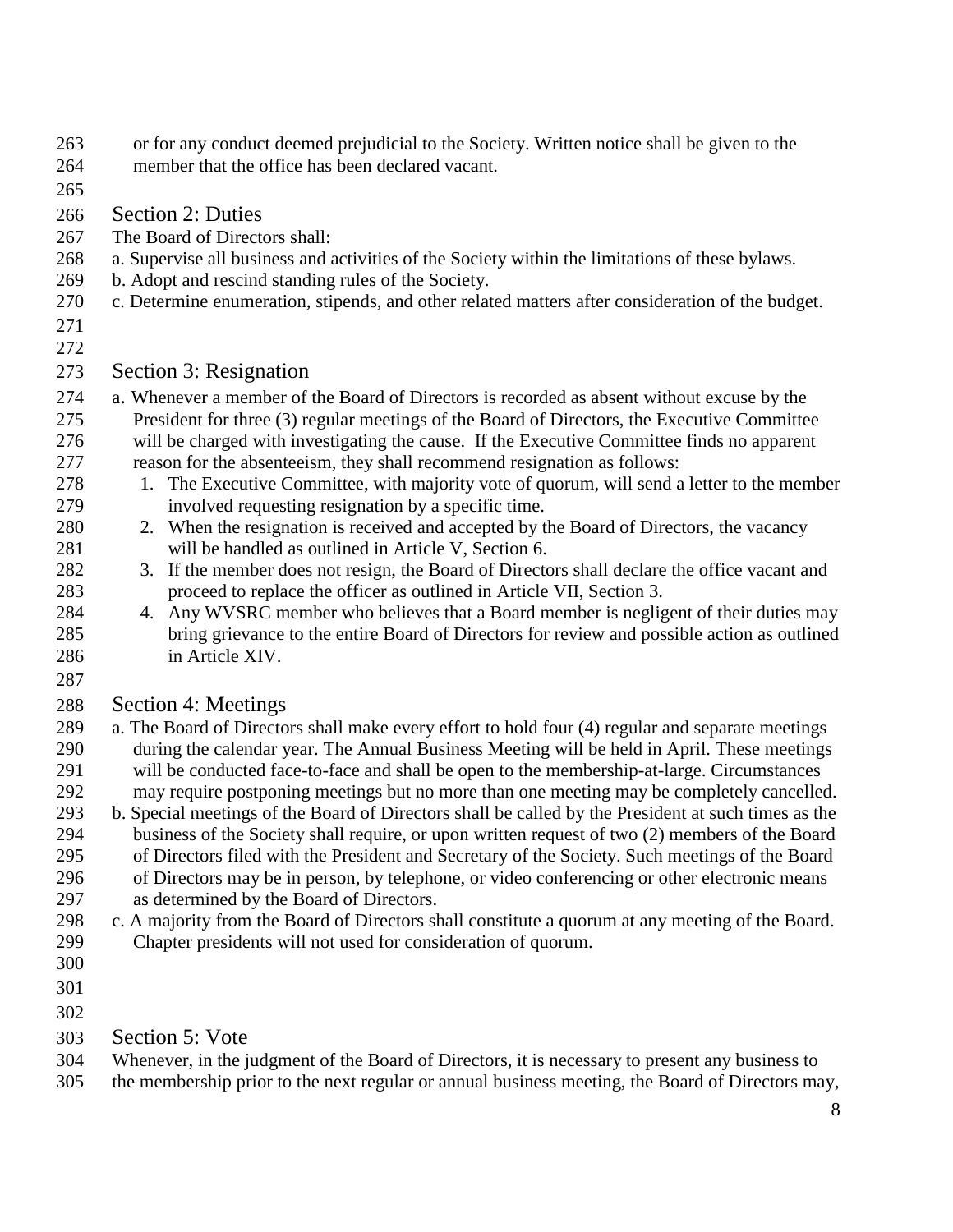| 306 | unless otherwise required by these Bylaws, instruct the Elections Committee to conduct a vote |
|-----|-----------------------------------------------------------------------------------------------|
|-----|-----------------------------------------------------------------------------------------------|

- by mail or electronic means. The question thus presented shall be determined according to a
- majority of the valid votes received by mail within thirty (30) days after date of such submission,
- except when a two thirds (2/3) majority of the valid votes received is required. Any and all action
- approved by the members in accordance with the requirements of this Article shall be binding
- upon each member thereof. Any amendment to the Bylaws of this Society shall be presented to
- the membership at least sixty (60) days prior to a mail vote, as provided in Article XVIII of these
- Bylaws.
- 

### Section 6: Executive Committee

- The Executive Committee of the Board of Directors shall consist of the President, President-
- Elect, Vice President, Immediate Past President, Secretary, Treasurer, and the two Delegates.
- They shall have the power to act for the Board of Directors between meetings of the Board of
- Directors and such action shall be subject to ratification by the Board at its next meeting.
- 
- Section 7: Multiple Offices
- No Board of Directors member may hold concurrent Board of Directors-level offices. This
- limitation does not preclude Board of Directors member from holding chapter offices other than
- Chapter President. No Board of Directors members may hold concurrent positions on the West
- Virginia Board of Respiratory Care.
- 

ARTICLE VIII

## Annual Business Meeting

- Section 1: Date and Place
- a. The Society shall hold an annual business meeting in April of each calendar year; additional business meetings may be held as required to fulfill the objectives of the Society.
- b. The date and place of the annual business meeting and the three additional Board meetings shall be decided in advance by the Board of Directors. In the event of just cause, in the
- President's judgment , the President may cancel the scheduled meeting, set a new date and
- place, or conduct the business of the meeting by electronic means assuring that all
- membership is notified.
- 

### Section 2: Purpose

- a. The annual business meeting shall be for the purpose of receiving reports of officers and committees, the results of the election, and for other business brought by the President.
- b. Additional business meetings shall be for the purpose of receiving reports and other business
- brought by the President.
- 

## ARTICLE IX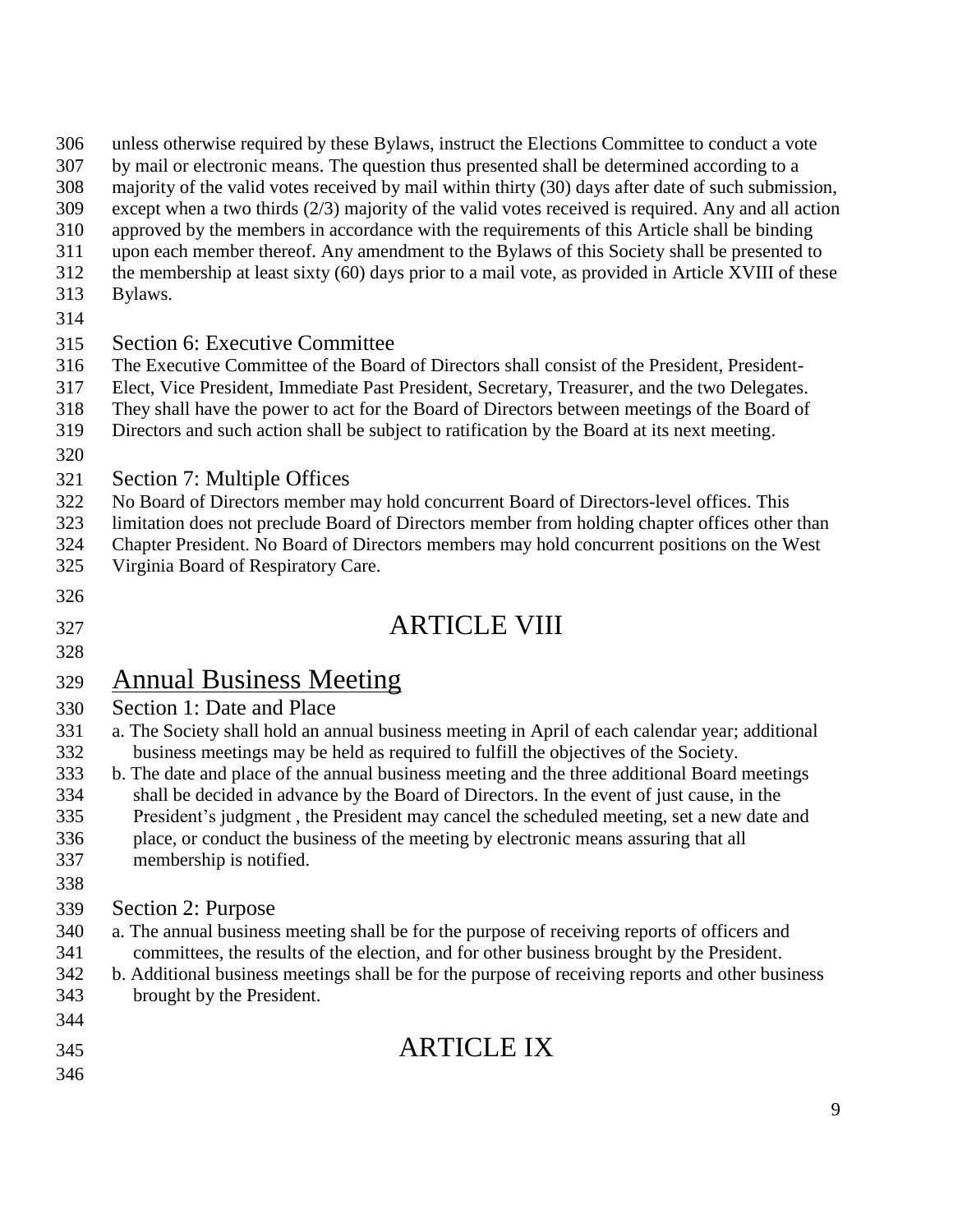## Society Delegates to the AARC House of Delegates

- Section 1: Election The Delegation to the House of Delegates of the Association shall be elected by the Active Members of the Society. The term of office for each of the Delegates shall be four (4) years with one Delegate being elected every two years. The Delegate shall hold the position for no more than two consecutive terms for a maximum of eight years. The two delegates are collectively referred to as "the delegation". Section 2: Duties The duties of the delegation shall be the same as specified by the AARC bylaws. The Delegation is expected to: a. Attend all meetings of the House of Delegates and report those activities to the Society. b. Attend the annual business meeting of the Association as the representative of the Active Members of the Association within the Society. c. At the direction of the Society, present proposed amendments to the Bylaws Committee of the Association. d. Perform such other duties of office as may be necessary or required. ARTICLE X Committees Section 1: Standing Committees The members of the following Standing Committees shall be appointed by the President, subject to the approval of the Board of Directors, to serve for a term of one (1) year except as provided by Article VI, Section 1 of these Bylaws. a) Membership b) Budget and Audit c) Election d) Program and Education e) Bylaws f) Public Relations g) Legislative h) Executive Section 2: Ad Hoc Committees a. The President may appoint ad hoc committees, as need arises, to carry out a specific task. b. The President shall communicate the specific committee charge and a mandatory completion date to each committee chairperson. c. Upon presentation of its final report to the Board, said committee shall automatically cease to exist. d. A special committee shall not be appointed to perform a special task that normally falls within the assigned duties of an existing standing committee. Section 3: Committee Chair Duties a. The President shall appoint or approve the Chair of each Committee. b. The Chair of each committee shall confer promptly with the members of the committee on
- work assignments.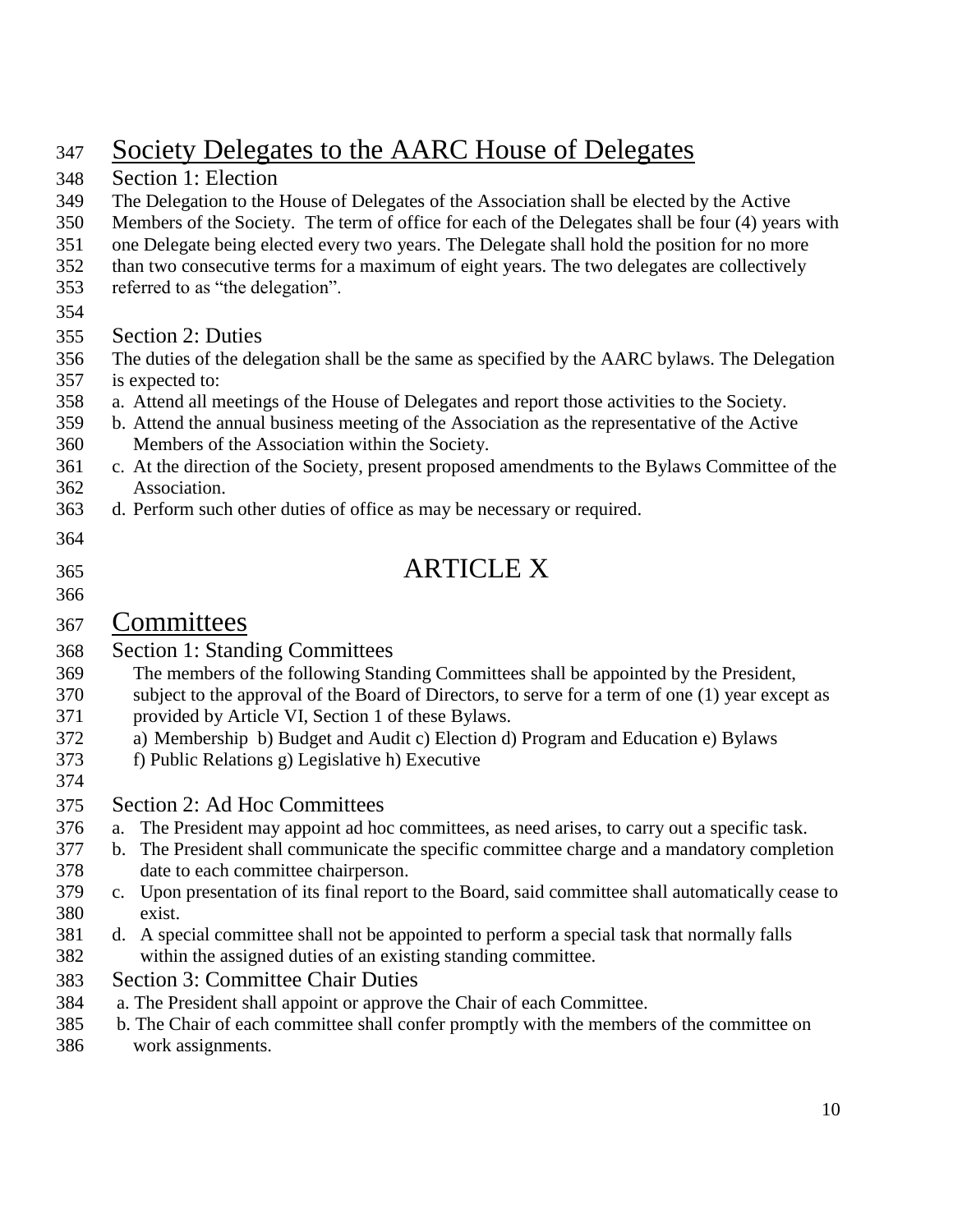## c. The Chair of each committee may recommend prospective committee members to the

- President. When possible, the Chair of the previous year shall serve as a member.
- d. All committee reports shall be made in writing and submitted to the President and Secretary of the Society.
- e. Nonmembers or physician members may be appointed as consultants to committees. The
- President shall request recommendations for such appointments.
- f. Each Committee Chair requiring operating expenses shall submit a budget for the next fiscal year to the Budget and Audit Committee.
- 

## ARTICLE XI

- Duties of Committees
- Section 1: Membership Committee
- This committee shall consist of the society's Delegation, President Elect and at least one
- additional member from the Board of Directors. This Committee shall be responsible to receive,
- process, and distribute membership lists, report to the Membership Committee of the AARC on
- all membership drives, activities, etc., and perform other services as directed by the President
- and Board of Directors.
- 

### Section 2: Budget and Audit Committee

- a. This committee shall be composed of the Executive Committee (the President, Vice President, President-Elect, Secretary, Treasurer, Immediate Past President, and the two Delegates) and
- shall submit an annual budget for approval by the board at the first meeting of the new board
- of directors. The committee shall be responsible for receiving and reviewing annual audits of
- the WVSRC finances as prepared by an external auditor and overseen by a Chairperson
- appointed by the President. The President and Treasurer shall not be a member of the audit review component of the Budget and Audit Committee.
- b. They shall propose an annual budget for approval by the Board of Directors and review
- financial matters as may be necessary.
- 

### Section 3: Election Committee

- a. This committee shall be composed of at least three members whose duty it is to present annually the slate of nominees to the Board of Directors at least ninety (90) days prior to the
- election. The Committee will distribute ballots to all eligible members of the WVSRC and/or
- AARC as described in Article VI, Section 3of the WVSRC bylaws. The Committee will
- tabulate ballots and announce Election Results as noted in Article VI, Section 4 of these bylaws.
- b. It shall be the duty of this Committee to make the final critical appraisal of candidates to see that the nominations are in the best interests of the AARC and the Society through a
- consideration of personal qualifications and geographical representations.
- Section 6: Program and Education Committee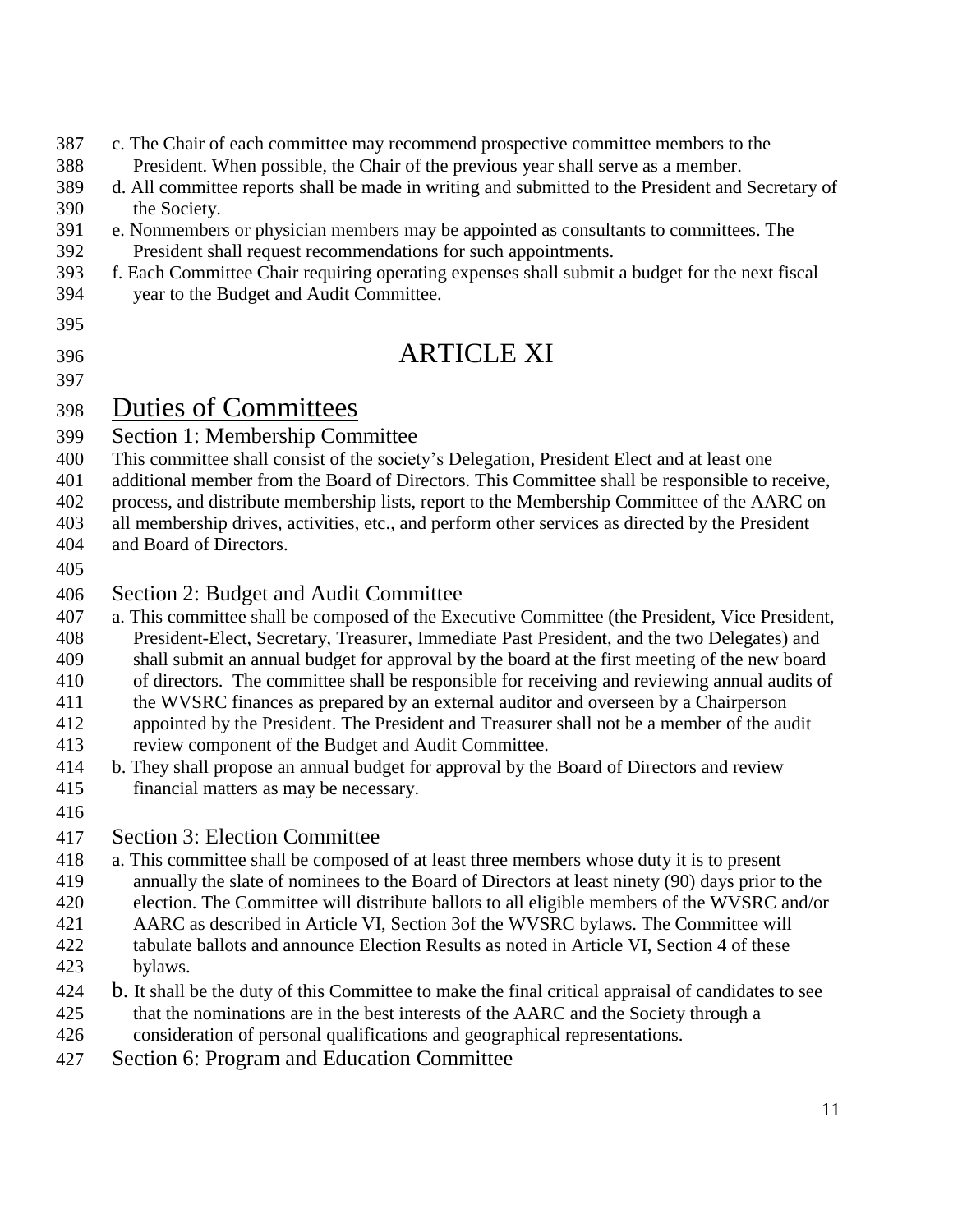- This Committee shall consist of at least three (3) members and be so constructed as to provide experienced members for program and educational planning.
- 

Section 7: Bylaws Committee

- a. This Committee shall consist of three (3) members, one (1) of whom shall be a Past-President, and one (1) of whom shall be a member of the Society delegation.
- b. The Committee shall receive and prepare all amendments to the Bylaws for submission to the Board of Directors. The Committee may also initiate such amendments for submission to the Board of Directors.
- c. This Committee shall be responsible for review of the WVSRC Bylaws as required by the AARC. At this time the Committee shall make recommendations to the Board of Directors for changes or acceptance. Distribution and review of the Bylaws will take place at the annual business meeting.
- 

### Section 8: Public Relations Committee

- a. This Committee shall consist of at least (3) members, one (1) of whom shall be the President-
- Elect, with members appointed annually for a one (1) year term, subject to reappointment.
- b. This committee shall concern itself with the execution of a Society web site and all other publications of this Society with the public, and other organizations through dissemination of information concerning respiratory care.
- Section 9: Legislative Committee
- a. This committee shall consist of the WVSRC delegation and members of the AARC political action group from West Virginia.
- b. This Committee shall be responsible for keeping current on governmental actions affecting the practice of respiratory care. In addition, this committee shall keep the membership informed of any regulatory changes affecting the practice of respiratory care.
- 

### Section 10: Executive Committee

- The Executive Committee of the Board of Directors shall consist of the President, President-
- Elect, Vice President, Immediate Past President, Secretary, and Treasurer and WVSRC
- Delegates. They shall have the power to act for the Board of Directors between meetings of the
- Board of Directors. Any action by the Committee shall be subject to ratification by the Board at
- its next meeting. This Committee shall also be responsible for updating the long-range plan and
- submitting its recommendations to the board of directors annually, and perform other services as
- directed by the President and Board of Directors.
- 
- 
- 
- 
- 

## ARTICLE XII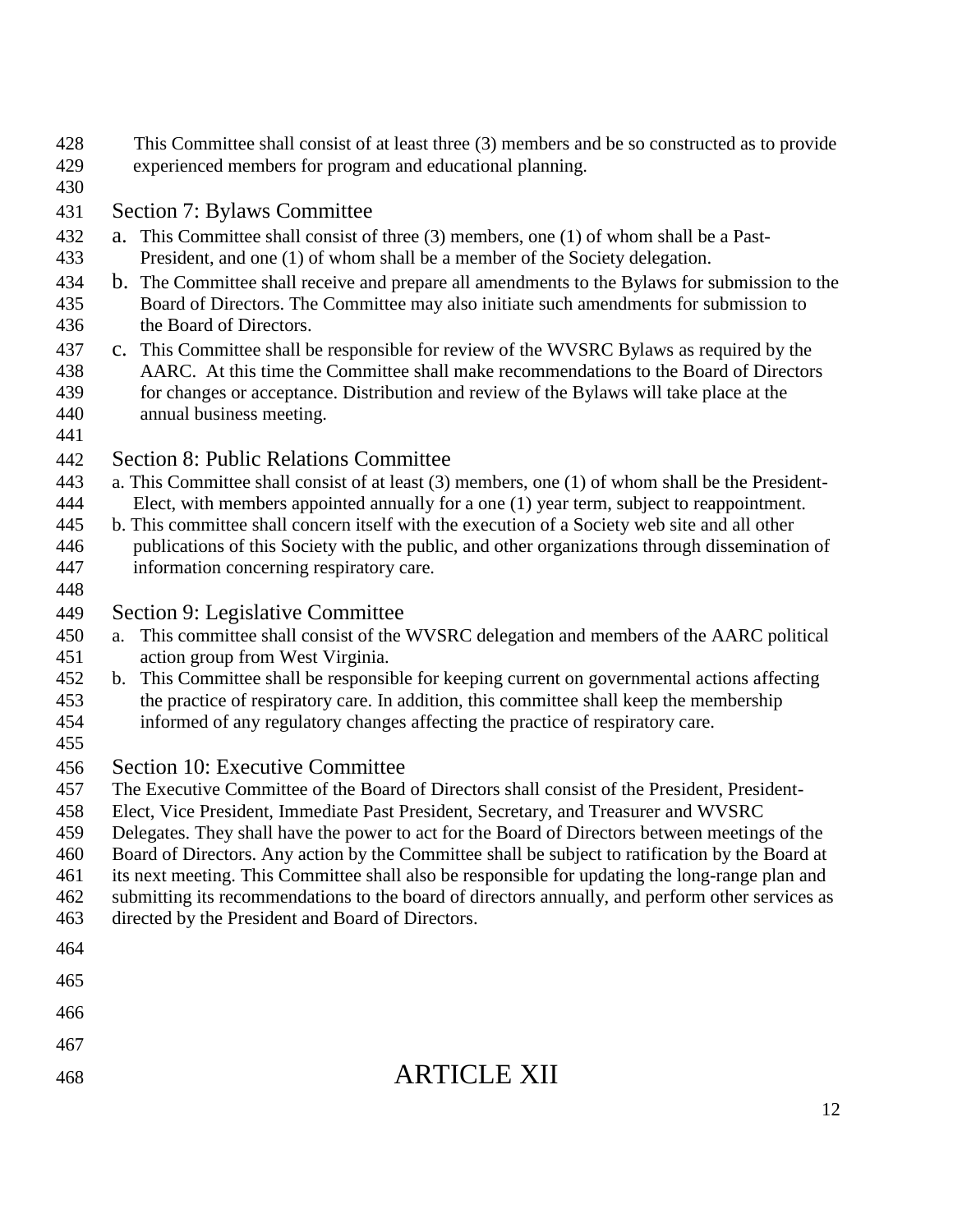469

## 470 Chapter Organizations

- 471 Section 1: Boundaries of Chapters
- 472 The Society shall be subdivided into geographic districts as deemed appropriate by the Board of
- 473 Directors. Membership in the chapter shall be determined by the member's mailing or work
- 474 address.
- 475

| <b>Chapter I</b> | <b>Chapter II</b> | <b>Chapter III</b> | <b>Chapter IV</b> |
|------------------|-------------------|--------------------|-------------------|
| <b>Brooke</b>    | <b>Barbour</b>    | <b>Boone</b>       | <b>Braxton</b>    |
| Calhoun          | <b>Berkley</b>    | Cabell             | Clay              |
| Doddridge        | Grant             | Kanawha            | Fayette           |
| Gilmer           | Hampshire         | Lincoln            | Greenbrier        |
| Hancock          | Hardy             | Logan              | <b>McDowell</b>   |
| Jackson          | Harrison          | Mason              | Mercer            |
| Marshall         | Jefferson         | Mingo              | Monroe            |
| Ohio             | Lewis             | Putnam             | <b>Nicholas</b>   |
| Pleasant         | <b>Marion</b>     | Wayne              | Pocahontas        |
| <b>Ritchie</b>   | <b>Mineral</b>    |                    | Raleigh           |
| Roane            | Monongalia        |                    | <b>Summers</b>    |
| <b>Tyler</b>     | Morgan            |                    | Webster           |
| Wetzel           | Pendleton         |                    | Wyoming           |
| Wirt             | Preston           |                    |                   |
| Wood             | Randolph          |                    |                   |
|                  | Taylor            |                    |                   |
|                  | <b>Tucker</b>     |                    |                   |
|                  | Upshur            |                    |                   |

476

477

478

- 479 Section 2: Organization
- 480 The chapters shall not at anytime be in conflict with these bylaws. The chapters shall participate
- 481 in the goals and objectives of the WVSRC.
- 482
- 483 Section 3: Officers and Chapter Representation
- 484 a. The President of each Chapter shall be a member of the Society's Board of Directors with 485 voting privileges.
- 486 b. The Active Members of this Society living or working in the Chapter shall elect a President 487 and Secretary, Treasurer and other officers as circumstances may require and submit those
- 488 names to the Secretary of the Society. The Chapter President shall be the official
- 489 correspondent for the Chapter to the Society. The Chapter President shall submit a written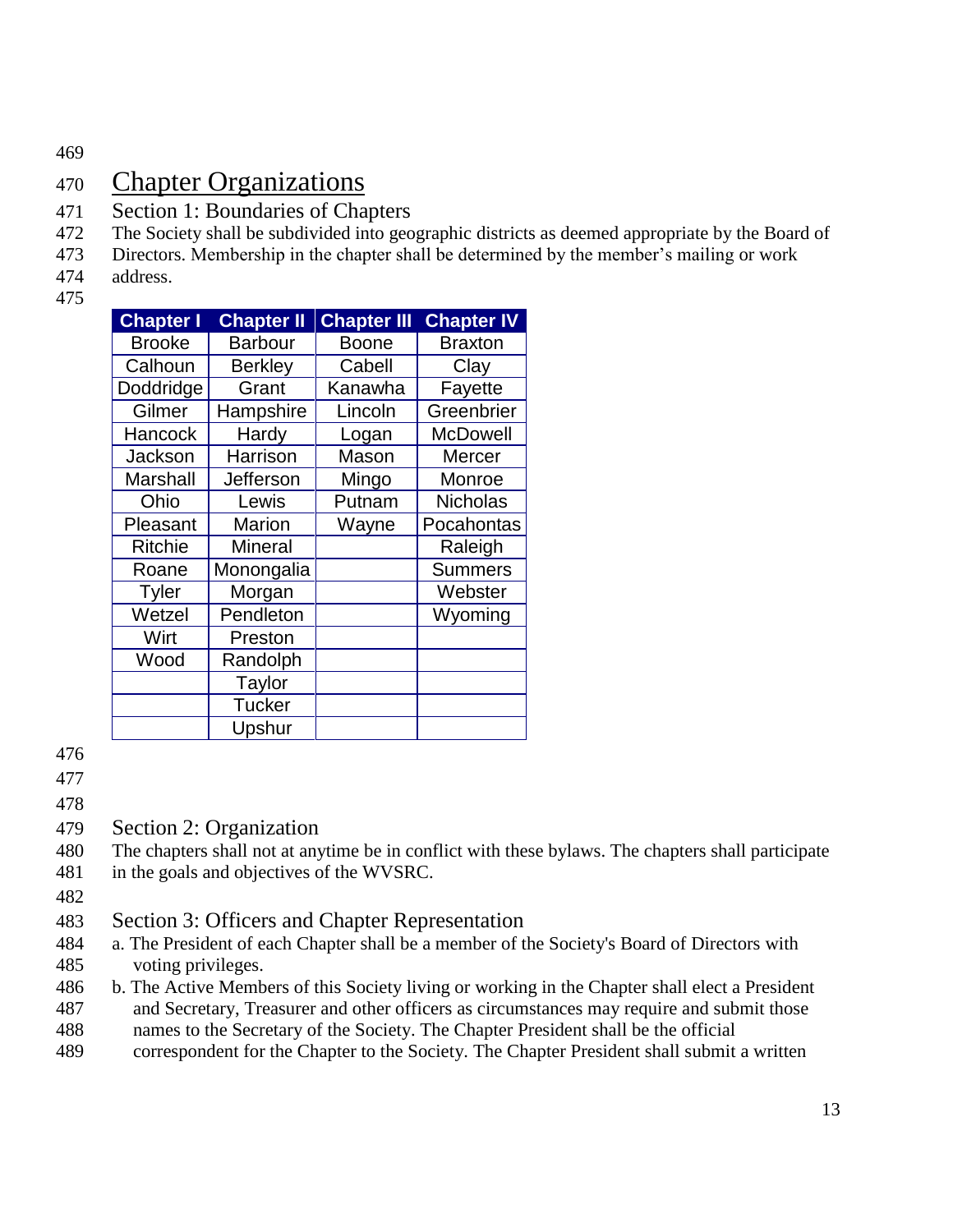- report at least fifteen (15) days prior to each Board of Directors meeting, relating to the activities and finances in the chapter.
- c. Only active members of the AARC in good standing and who are licensed by the West Virginia Board of Respiratory Care (WVBORC) may be nominated and elected by members of the chapter to represent them on the Board of Directors.
- d. The Chapter shall conduct at least two (2) meetings per year and submit minutes of those meetings no later than fifteen (15) days after they occur to the Society Board Secretary.
- e. The Chapter shall report in writing to the Program and Education Committee chairperson all educationally related activities prior to their occurrence.
- f. The Chapter shall submit notification of any meetings to the society President at least fifteen (15) days prior to the meeting.
- g. Chapters' representatives to the Board of Directors shall be elected no less than thirty (30) days prior to the annual business meeting and shall take office at the Annual Board Meeting.
- h. Vacancies shall be filled by appointment of the chapter President subject to an approving vote by the chapter's active membership at their next regular meeting. Individuals nominated but not elected to the Board of Directors in the previous election shall have first consideration in appointment.
- i. Chapter representative to the Board of Directors will serve a term of two (2) years. No chapter representative to the Board of Directors shall serve more than two (2) consecutive terms.
- 
- Section 4: Activities
- Each Chapter organization shall be encouraged to expand the membership of the Chapter and to
- develop educational activities and such other activities as is consistent with these Bylaws.
- 

### Section 5: Responsibilities of the Chapter President

- Chapter Presidents must:
- a. Represent the Chapter for which elected and attend each Board of Directors meeting.
- b. Submit a written report to each Board of Directors meeting, relating to the activities in their Chapter.
- 
- Section 6: Chapter Admission Requirements
- a. Ten (10) or more Active Members of the Society meeting the requirements of affiliation may become a Chapter of the Society subject to ratification by the Board of Directors of the Society. Members of Chapters must be members of the Society.
- b. Formal notification shall be sent to the Executive Committee and shall consist of a list of officers, membership, minutes of the organizational meeting.
- c. If a member's mailing address is outside of West Virginia, the members should select the chapter to which she/he wishes to belong. If no selection is made, the chapter affiliation will be selected by the membership committee, using a procedure approved by the Board of Directors.
- 
- b.
-